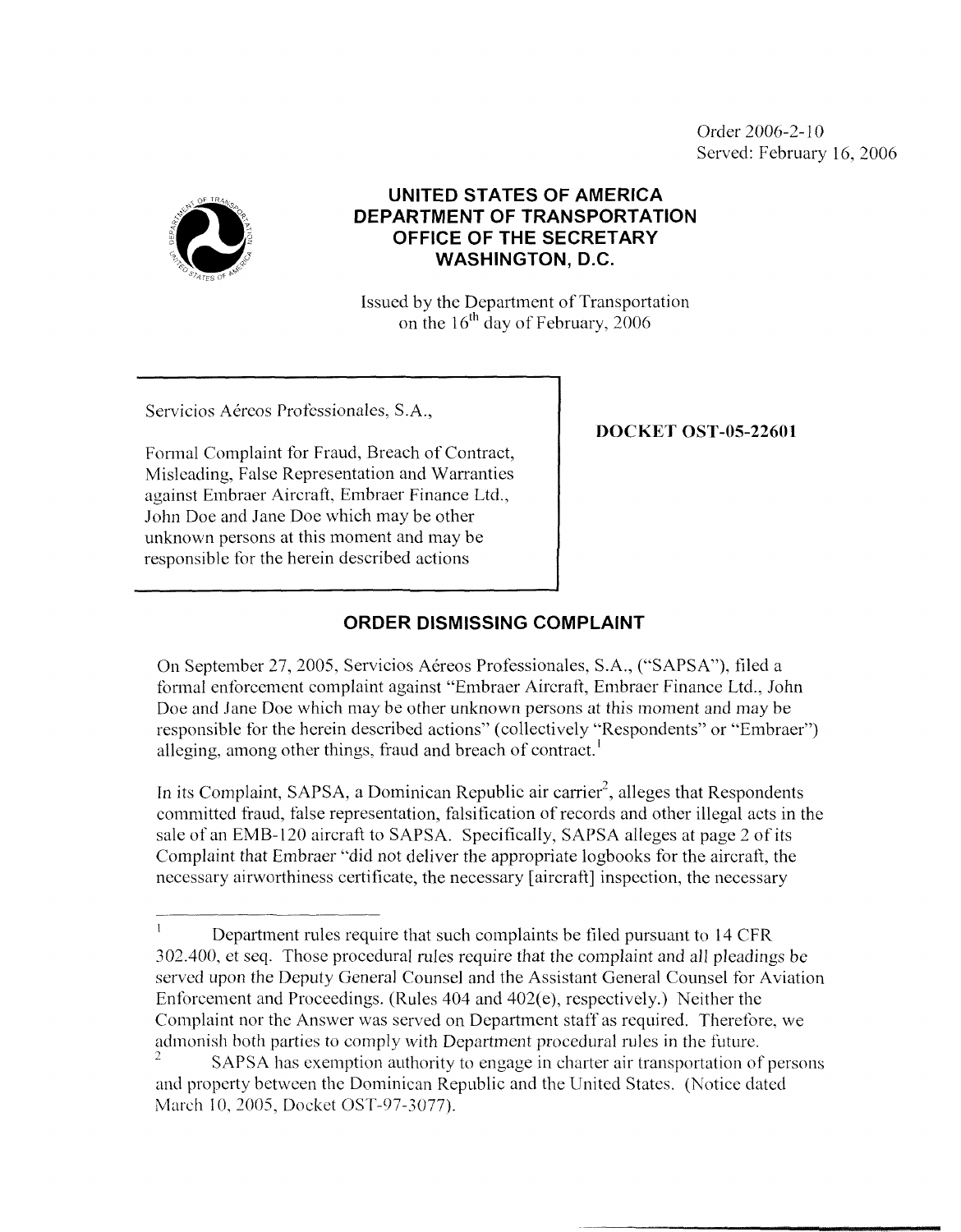records and equipment to place the aircraft in [sic] a Part 1 19/135 certificate and in the records provided made or caused to be made false and fraudulent or intentionally false entry in any record in violation of 43.12." (This citation is a reference to 14 CFR 43.12, *Maintenance records: Falsification, reproduction, or alteration*). SAPSA also alleges that Respondents failed to comply with 14 CFR Part 25. and requests that the Department determine if Embraer has the qualifications to hold a manufacturer certificate issued by the Federal Aviation Administration (FAA).

On October 14, 2005, the Respondents fled an Answer in which they admitted that there was a sale of an aircraft to SAPSA, but denied the allegations in the Complaint.<sup>3</sup> The Respondents argue first that the Complaint should be dismissed since it was filed in an improper forum. Embraer states that under  $14$  CFR 302.404(a), any person may file a complaint with the Assistant General Counsel about any violation of the "economic regulatory provisions of the Statute [49 U.S.C Subtitle VI11 or the Department's rules, regulations, orders, or other requirements." (Answer at p. 6.) Respondents argue, however, that the complaint should have been filed with the Administrator of the FAA pursuant to 14 CFR 13.5(a) since the only regulations alleged to be violated are administered by him or her. Respondents also state that the aircraft was sold "AS IS", and that the allegations, if true, would constitute a contractual dispute between SAPSA and Embraer, and do not involve or relate to a violation of any Department or FAA regulations or orders. Lastly, Respondents argue that since the events surrounding the purchase of the aircraft took place in 1999, any enforcement proceeding based on violations that took place during or before that year would be barred by the five year statute of limitations on enforcement actions set forth in 28 U.S.C. \$2462.

On January 17, 2006, Respondents filed a motion pursuant to 14 CFR 302.406(c)(2) in which they requested that the Deputy General Counsel dismiss the Complaint. Embraer argues that most of the Complaint consists of rambling accusations of fraud and deceit on the part of Embraer relating to a commercial dispute between the Respondents and SAPSA over which the Department has no jurisdiction or concern, and the remainder consists of vague and unsubstantiated allegations of a violation of FAA regulations. Respondents argue that the Complainant is engaging in a campaign of harassment and intimidation intended to bully Embraer into settling its commercial dispute with Complainant, which should not be allowed. In support thereof, Ernbraer alleges that counsel for SAPSA published a purported Department of Transportation "Legal Notice" in worldwide editions of the *Wall Street Journal*,<sup>4</sup> which gives the false impression that

Respondents state that Embraer Aircraft Customer Services, Inc., was incorrectly *<sup>3</sup>* named Enibraer Aircraft in the Complaint. They also state that Marcelo Botelho Rodrigues is named in the heading of the Complaint, but not in the Caption. They ask that the Complaint be dismissed against him since service has not been made upon him in Brazil and there are no factual allegations in the Complaint that he violated any statute, or DOT or FAA regulation.

The "Legal Notice" was publishcd in the U.S. edition of the *Hh/L Strrct Journal*  on January 4 and the *Wall Street Journal* Asian and European editions on January 10, The "Legal Notices", which are identical, state: "BEFORE THE DEPARTMENT OF 4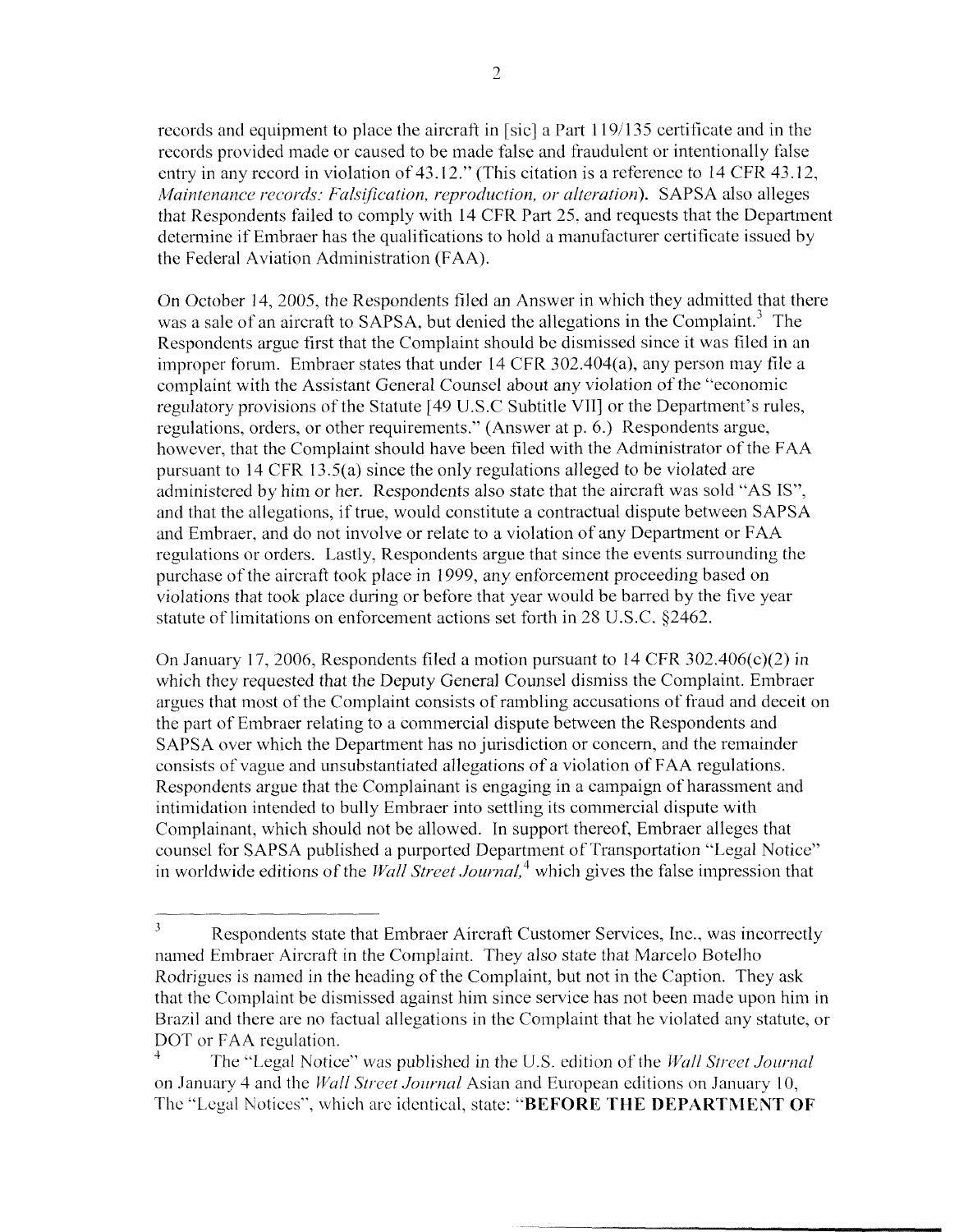the Department published the notices and has instituted an enforcement proceeding against Respondents.

On January 23,2006, SAPSA filed a Motion In Response to Respondents' Motion to Dismiss in which it asks that the motion to dismiss be denied. The Complainant denies that its representative submitted the Legal Notices to the *Wall Street Journal*, and claims that the Department is the proper forum to adjudicate the commercial dispute between the two parties. SAPSA argues that Respondents' motion is just the latest attempt to put pressure on the Department to end this proceeding and to prevent Complainant's case from being heard.

The Motion to Dismiss was filed with the Deputy General Counsel pursuant to 14 CFR  $302.406(c)(2)$ . In light of the action being taken here, that motion is now moot. Specifically, by the authority delegated to me by 14 CFR 302.406(a)(b) and for the reasons set forth below, we find that institution of a formal proceeding against Respondents in this instancc would not serve the public interest, and we dismiss the Complaint filed by SAPSA on September 27, 2005, instituting this proceeding. $^{5}$ 

As a preliminary matter, we agree with Embraer that an enforcement proceeding before the Office of the Secretary of Transportation is an inappropriate forum to resolve the issues raised by SAPSA's Complaint. Subtitles I and VII of Title 49 establish a bifurcated system with respect to the regulation of air commerce and transportation by the Secretary of Transportation and the Administrator of the FAA. The Office of the Secretary of Transportation is charged with carrying out the economic regulation of air transportation while the Administrator of the FAA is charged with the aviation safety duties and powers over air commerce and transportation. **As** Respondents argue, thirdparty complaints filed with the Assistant General Counsel for Aviation Enforcement and Proceedings pursuant to  $14$  CFR 302.404(a) are for violations of the economic regulatory provisions of the Statute or related rules, regulations, orders or other requirements concerning the sale or provision of air transportation. Complaints relating to violations of the Statute or regulations or orders concerning the aviation safety duties and powers administered by the Administrator are to be filed with him or her under 14 CFR 13.5(a).

**TRANSPORATION, OFFICE OF THE SECRETARY, WASHINGTON, D.C., DOCKET: OST-2005-22601** The U.S. Department of Transportation investigates Embraer for Fraud, Perjury, Breach of Conduct, Misleading, False Representation and Warrantics for illegally selling a non-airworthy pre-owned Embraer EMB 120ER Brasilia aircraft" to SAPSA, and then directs the reader to Docket OST-2005-22601 on the Department's website, www.dot.gov.

application to take depositions of certain Embraer executives. Respondents moved to strike the documents and objected to SAPSA's application for depositions. Since the underlying Complaint has been dismissed, all the other requests for relief are dismissed 5 SAPSA supplemented its Complaint with various documents and filed an *LIS moot.*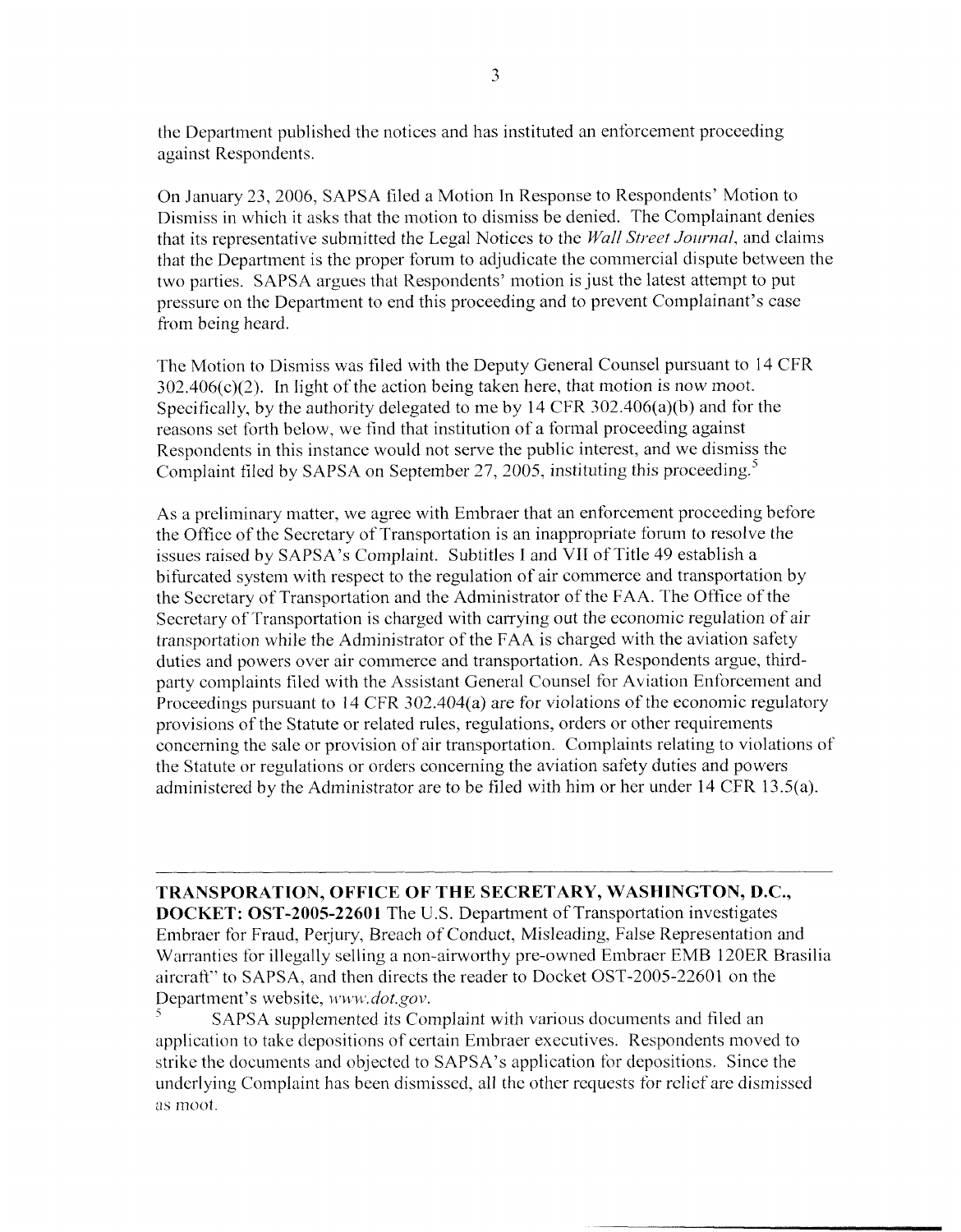SAPSA does not allege that the Respondents violated any economic Statute or rules, regulations, orders or other economic requirement under the jurisdiction of the Secretary of Transportation. It only alleges that Respondents violated 14 CFR 43.12 and Part 25. Both are under the jurisdiction of the FAA Administrator. Therefore, to the extent that SAPSA's Complaint alleges violations of any rules or regulations, it should have been filed with the Administrator pursuant to  $14$  CFR  $13.5(a)$ .

Furthermore, even if the Complaint was properly filed with the Secrctary of Transportation. and it was not, it should be dismissed because we believe that the Department's enforcement authority and resources should be used to protect the public interest and not merely to resolve private grievances. $\frac{6}{1}$  Here the public was not harmed by Embraer's actions. The gravamen of SAPSA's Complaint, which it admits, is a commercial dispute between SAPSA and the Respondents over the sale of an aircraft. We will not launch or pursue an enforcement action solely to vindicate a private contract right. As the Supreme Court recognized, the Department has never "construed or applied [its authority] to displace courts as adjudicators in air carrier contract disputes" *American Airlines v. Wolens, 513 U.S. 219, 231 (1995), and has neither the mandate nor* the resources to remedy private wrongs *(Id,* at 234.) Under these circumstances, we believe that it is not in the public interest for the Department to attempt to resolve a dispute of this nature especially when it has been over five years since the events underlying the dispute took place and where an adequate remedy appears to be available elsewhere.

LastIy, we must discuss the Legal Notices that were published in the worldwide editions of the *Wall Street Journal*. We agree that these notices give the false impression that the Department published them and that the Department instituted an enforcement proceeding against Respondents. The Department does not publish "Legal Notices" of ongoing investigation in newspapers of wide circulation. We admonish all persons appearing before the Department that they are bound by the Rules of Conduct for practicing before the Department set forth in 14 CFR Part 300. We consider the publication of any such notices by a party to a proceeding for whatever reason to be unprofessional conduct forbidden by Part 300.

Accordingly, we dismiss the Complaint of Servicios Aereos Professionales, SA., against Embracr Aircraft, Embraer Finance Ltd., John Doe and Jane Doe, which may be other unknown persons at this moment and may be responsible for the herein described actions.

This order is issued under authority assigned in 14 CFR 302.406 and shall be effective as a final order of the Department within 30 days after it is served.

See, *e.g.*, Orders 95-1-2, January 5, 1995; 94-10-36, October 26, 1994; 83-2-120, February 28, 1983; 80-5-11, May 1, 1980; and 79-12-173, December 26, 1979. 6

As noted in SAPSA's Motion In Rcsponse to Rcspondcnt's Motion to Dismiss, this matter apparently has been or is the subject of civil cases in New York and Puerto Rico. (Motion at pp. 5 and 6.) *I*